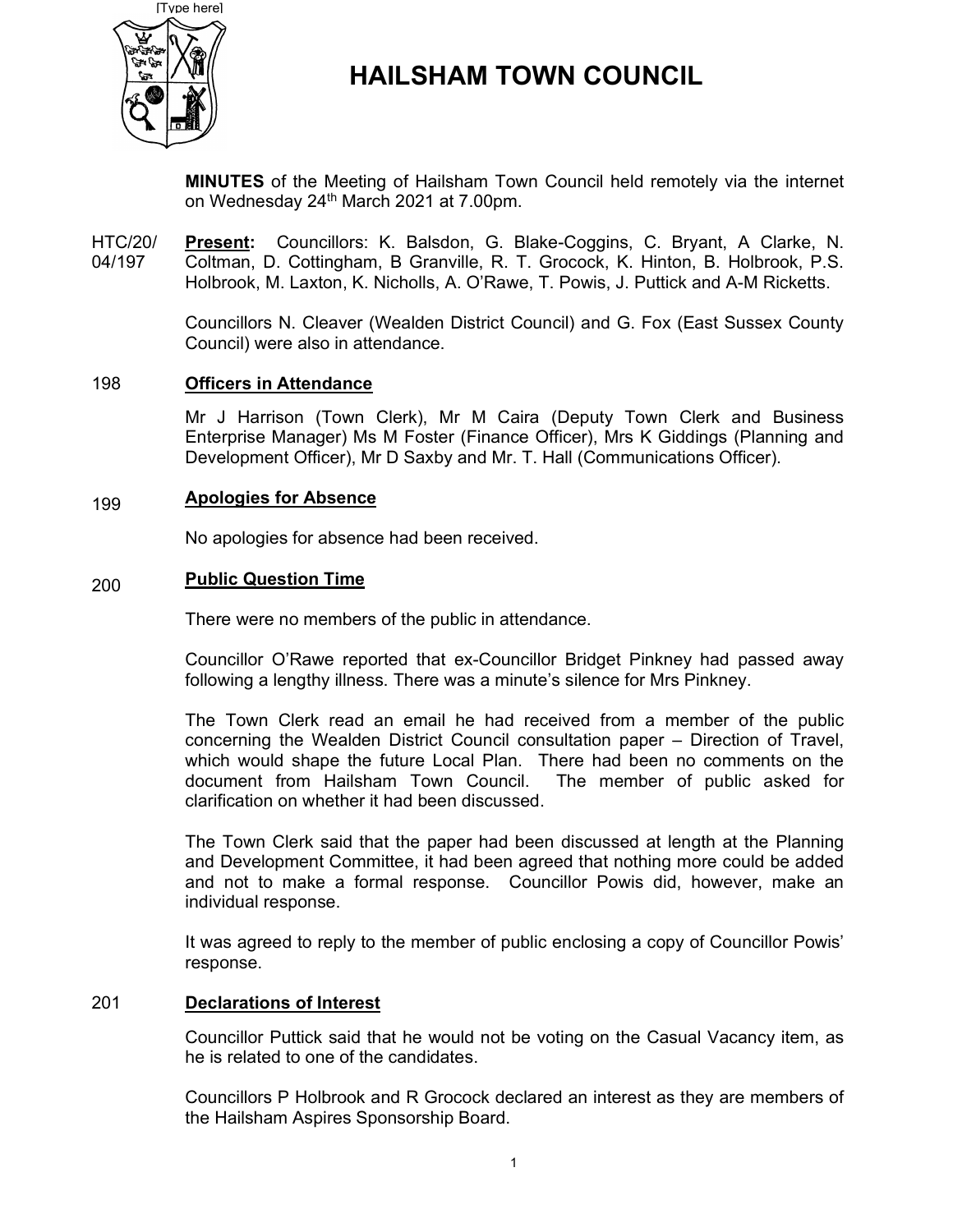Councillors Laxton and Nicholls declared an interest as are members of Hailsham Community Land Trust.

Councillor Balsdon said he was on-call at work and may have to leave the meeting early.

Councillor Hinton said that he may have to leave the meeting temporarily. He had informed the Town Clerk that if he did, he would not vote or participate in any agenda item that he had not been present for the full debate.

### Casual Vacancy

202.1 The Chairman explained that a vacancy had occurred because of the resignation of Mr Craig Tasane. He thanked Mr Tasane for all he had done whilst on the Council.

> The Town Clerk said that all six candidates had confirmed their eligibility, and all had been invited to this meeting. Five of the six were in attendance and addressed Council and answered questions from members.

The Town Clerk advised that voting would be undertaken by exhaustive ballot.

The result of the first ballot was:

Ross Newark 7 votes Trevor Burns 6 votes Joanna Elmer 3 votes Philip Gibbs, Stephen Gander and Lewis Isted received no votes. (Cllr Puttick abstained from voting)

The Town Clerk said that the second ballot would be between Ross Newark and Trevor Burns.

The result of the second ballot was:

Ross Newark 9 votes Trevor Burns 5 votes. (Cllrs Puttick and Blake-Coggins abstained from voting)

- 202.2 RESOLVED that Ross Newark be co-opted to the current casual vacancy on Hailsham Town Council for Hailsham North Ward; and that Councillor Newark sign the Declarations of Interest book on Friday 26<sup>th</sup> March 2021 and that he be allowed to participate and vote in this meeting.
- 202.3 RESOLVED that Councillor Newark sit on the Assets Management Committee until the Annual Meeting in May 2021.

### 203 Police Report

The Chairman introduced Inspector Kendal Wells who had recently taken up post in Hailsham.

Inspector Wells spoke about his background and about the issues affecting Hailsham.

The Chairman thanked Inspector Wells for his attendance.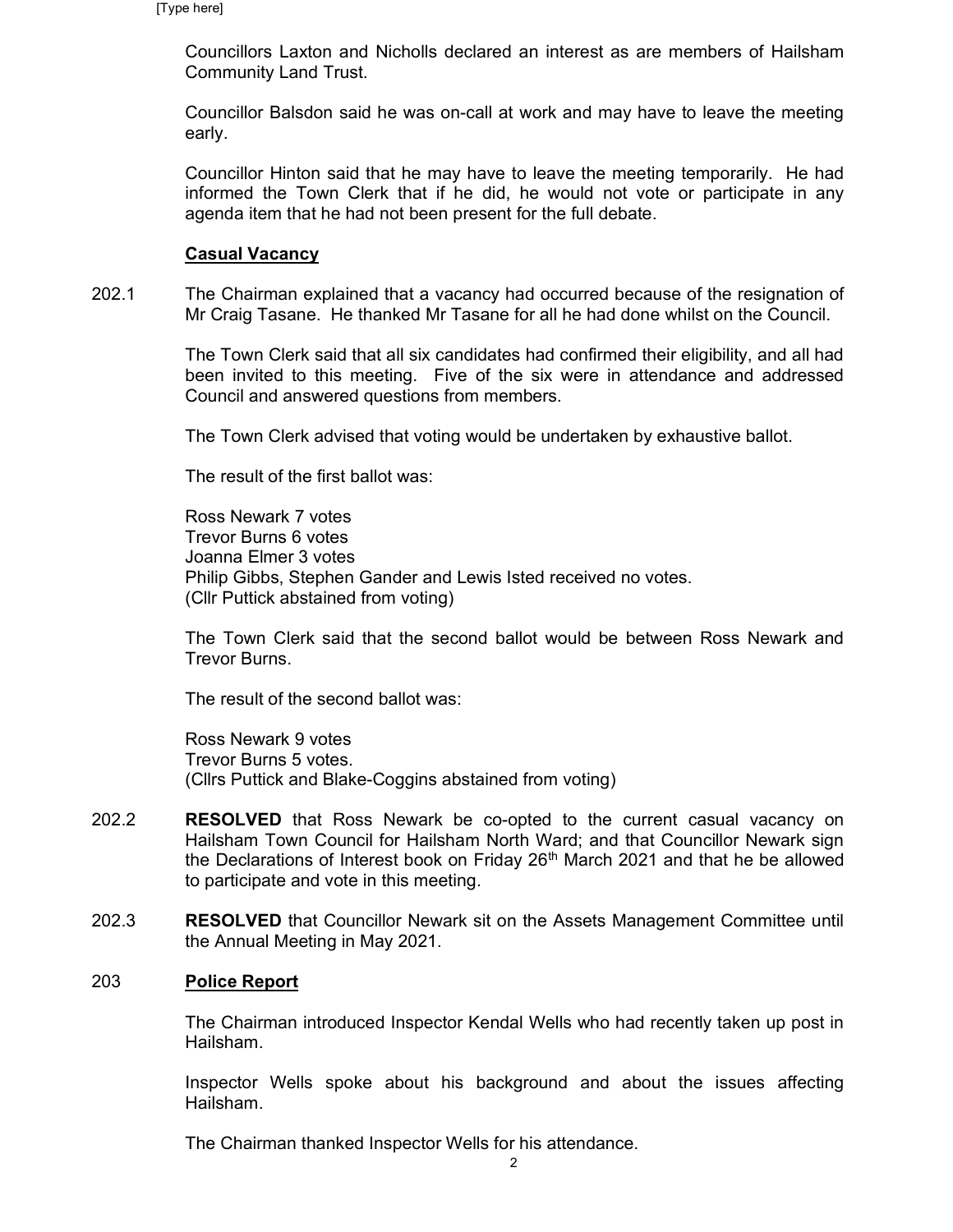[Type here]

# 204 Councillors Balsdon, Clarke and Hinton

Councillors Balsdon, Clarke and Hinton left the meeting at 8.15pm.

# 205 Chairman's Update

The Chairman reported that he had five or six engagements coming up.

# Chairman's Allowance

206.1 The Chairman proposed that he gave a grant of £100 to each of the following local organisations from his remaining £1,517 of the Chairman's Allowance for 2020/21:

> Hailsham Bonfire Society Hailsham Horticultural Society Hailsham Choral Society Bird Aid Environment Hailsham Healthy Living Charles Hunt Centre Hailsham Tennis Club Hailsham Junior Football Club Friends of Whitehouse School Friends of Grovelands School Hailsham Youth Service

- 206.2 **RESOLVED** that authorisation be given to pay a grant of £100 to each of the above organisations from the Chairman's Allowance.
- 206.3 Councillor Grocock abstained from voting as a member of Environment Hailsham he was a beneficiary.

# 207 Councillor Hinton

Councillor Hinton rejoined the meeting at 8.32pm.

# Confirmation of Minutes

- 208.1 RESOLVED that the Minutes and Reports of the meeting of the Hailsham Town Council held on  $27<sup>th</sup>$  January 2021 be confirmed as a correct record and signed by the Chairman.
- 208.2 The Town Clerk said that minute 194 of the minutes of  $17<sup>th</sup>$  February should read Councillors Laxton and Nicholls, not Councillor Laxton and Puttick.
- 208.3 RESOLVED that the Minutes and Reports of the extraordinary meeting of the Hailsham Town Council held on  $17<sup>th</sup>$  February, as amended be confirmed as a correct record and signed by the Chairman.

# Committee Recommendations to Council

209.1 Assets Management Committee 17<sup>th</sup> March 2021 – Street Lights

The Town Clerk reported that the Assets Management Committee had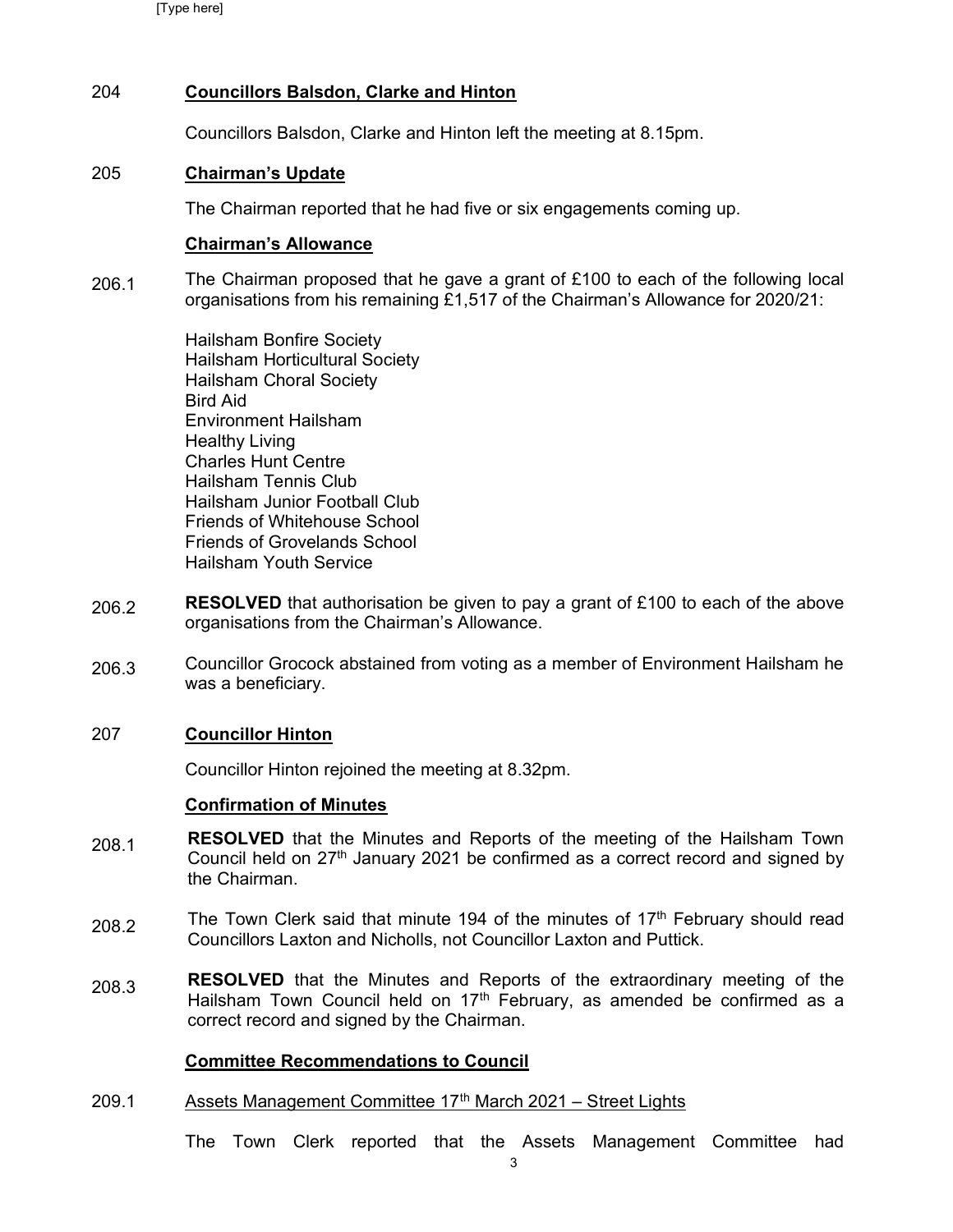recommended that £6,000 be allocated from Ripley's Capital Receipts for street light repairs.

209.2 RESOLVED that £6,000 be allocated from Ripley's Capital Receipts for street light repairs.

#### 210.1 Assets Management Committee 17<sup>th</sup> March 2021 – 4 Market Square

The Town Clerk said that urgent work needed to be undertaken to 4 Market Square because a number of tiles around the first-floor window had fallen off. He had authorised payment of £250 for netting to make the building immediately safe but the tiles needed to be repaired at a cost of approximately £3,500. He had identified some areas where there had been an underspend that could be used. These were:

£1,639 from properties £1,100 from insurance £2,600 from the Newsletter

210.2 RESOLVED to allocated underspent money to undertake urgent repairs to 4 Market Square; and to obtain three competitive quotes for the work.

#### 211 Neighbourhood Plan Committee

#### RESOLVED to:

Note the minutes of the Neighbourhood Plan Committee held on  $25<sup>th</sup>$  February 2021, and

Approve the Neighbourhood Plan Committee's delegated authority up to the next Town Council meeting or for a longer period of time as is required.

#### Council Meetings and Coronavirus Legislation

212.1 The Town Clerk reported that that the legislation that allows councils to meet remotely expires on  $7<sup>th</sup>$  May 2021. The signs are that the Government are resisting calls to extend the date. Therefore, as things stand, it will not be legal to hold anything other than physical meetings, which will present a number of safety issues.

> The Town Clerk had two suggestions. The first was to move the Annual Council Meeting, scheduled for 19<sup>th</sup> May to 5<sup>th</sup> May to allow it to be held remotely.

> He had also block-booked the James West Centre for all council and committee meetings, as this is the only venue large enough to hold meetings in a Covid-safe way. A risk assessment would have to be undertaken to ensure that the Council is complying with its duty of care to staff. The downside to this would be that some regular hirers from community groups would be unable to use the centre, thus losing the income and possibly mean that they find other facilities permanently elsewhere.

> The Town Clerk stated that a year ago Council resolved to accept members' apologies across the board due to the unprecedented uncertainties around the emerging covid pandemic, and some members' possible inability to attend remote meetings. He was of the opinion that the time had arrived for Council to remove that 'blanket' acceptance of apologies.

> In response to Councillor O'Rawe's question on why there was a need to return to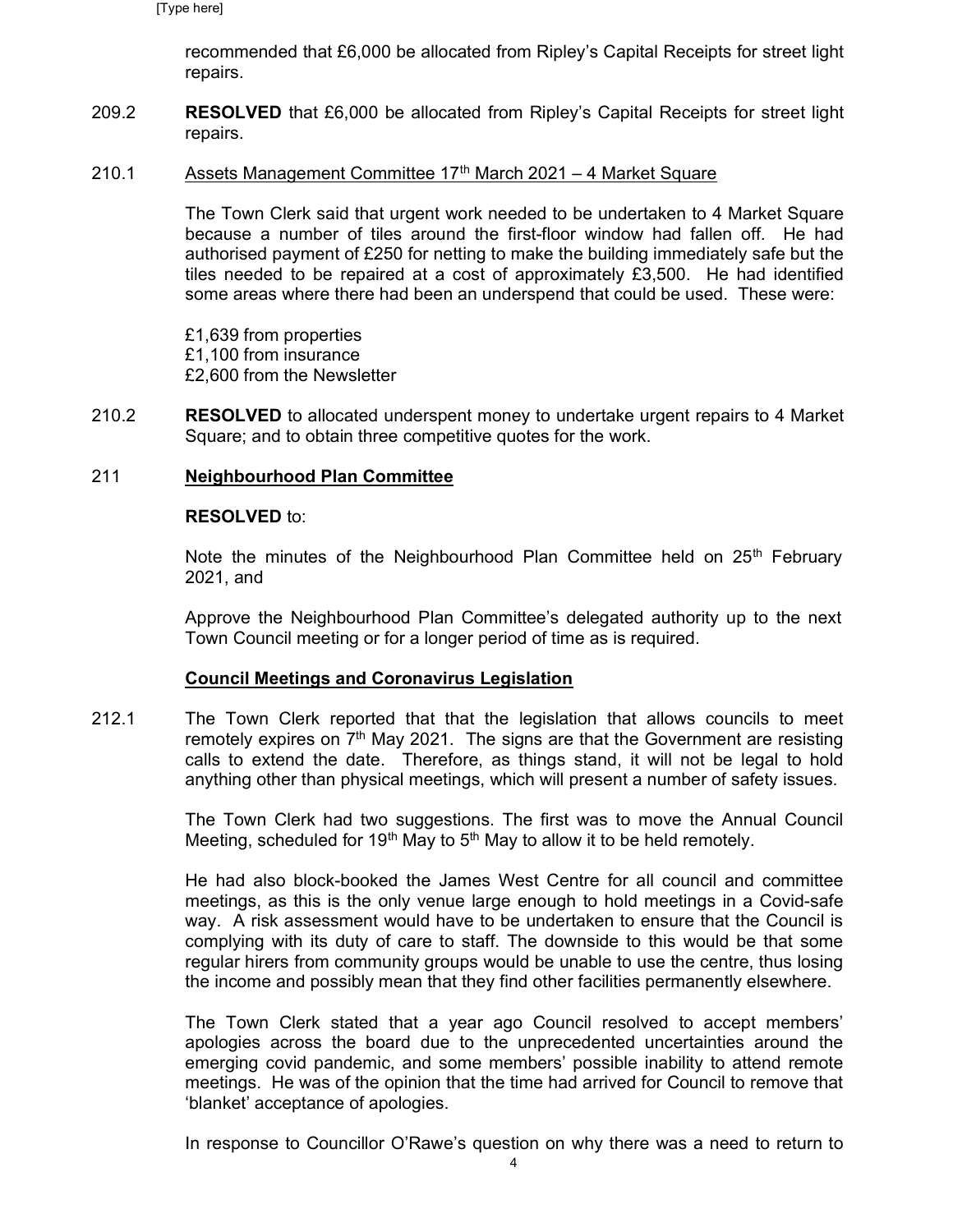physical meetings if there was no need, the Chairman stated that it was now the time for everybody to return to work. Ms Foster objected to this, saying that staff, whilst not always in the office, continued to work and provide a service to councillors and the public from home in line with government policy. The Chairman said that this was not what he meant and was meant not be critical of staff.

#### 212.2 RESOLVED to

- a) Move the Annual Council Meeting to  $5<sup>th</sup>$  May 2021 to allow it to be held remotely, and
- b) Rescind the across-the-board acceptance of apologies for council meetings.

### Motion 176 – Covid Memorial Benches

213.1 Councillor Laxton proposed the following motion, which was seconded by Councillor Ricketts:

> That we as a town council take positive action in recognition of how Covid impacts our community throughout the pandemic.

I recommend we purchase 2 benches exactly as the enclosed picture with the same inscriptions.

They should be placed at our war memorial and funded from CIL contributions as it fits the criteria.

These benches would be a permanent memorial to all affected by the Pandemic, through the grief of losing a loved one, the loneliness of shielding and even being restricted on going about our daily business

We also wanted to separately say "thank you" to all those working so hard to keep us safe and bring us through.

There are bespoke steel benches with representative images of all groups of people touched by the pandemic and with the inscription:

"For many months, to sit outside was but a wish "

The second inscription is :

"Recognising all those who helped to overcome Covid 19 NHS, Key Workers and all Volunteers"

It is hoped as people sit on the benches by the war memorial they will reflect on the struggle of the second world war where pioneering surgery was developed, through to the 2020/21 pandemic where again pioneering science was needed to bring us back to being able to enjoy the simple things like sitting on a bench in the sunshine.

While remembering those who did not make it.

Councillor Grocock asked where the money (£2,500) was coming from to finance the benches. Councillor Laxton responded that it would come from CIL money.

Councillor Granville said that he would prefer to wait until it was certain that the pandemic was over.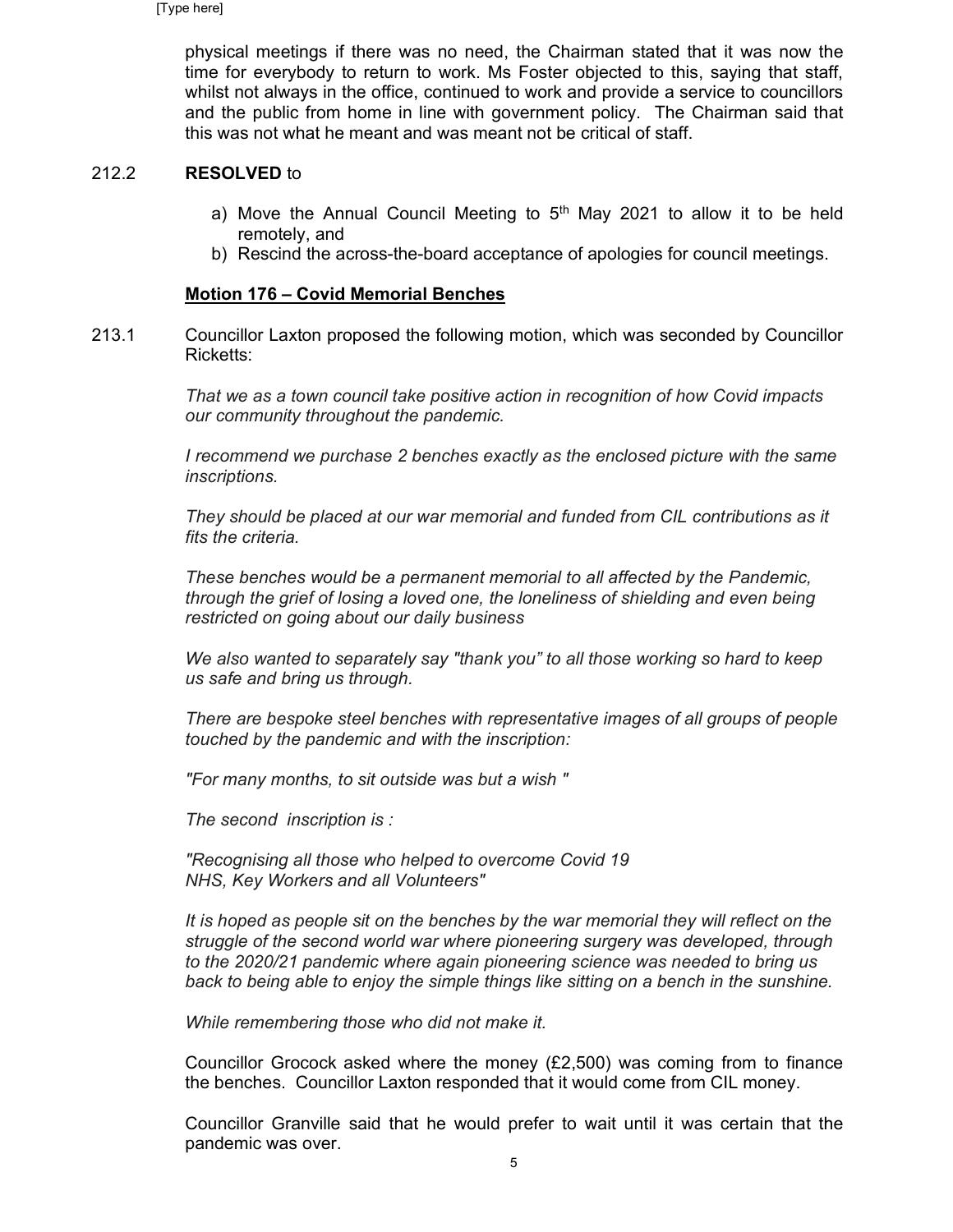The Town Clerk envisaged a problem placing the benches in the War Memorial; the existing benches were already memorial benches with plaques belonging to members of the public. Permission would have to be sought and given to replace them with new benches.

Councillor Laxton agreed to siting the two Covid memorial benches in the Western Road Recreation Ground instead.

213.2 RESOLVED to agree the purchase of two memorial benches as detailed in the above motion, to be sited at the Western Road Recreation Ground if it were not possible to place them at the War Memorial, at a cost of £2,500 plus an additional expenditure of approximately £300 to provide a hard stand, with the work to be done in-house.

# 214 Councillors B and P Holbrook

Councillors B and P Holbrook left the meeting at 9.19pm. The Vice-Chairman, Councillor O'Rawe presided over the meeting.

### Changing Places

215.1 The Town Clerk explained the background to this agenda item.

At its meeting on  $25<sup>th</sup>$  September 2019 the following resolution was made:

RESOLVED that Wealden District Council is approached to ascertain if it would allow Hailsham Town Council to put a Changing Places pod on Vicarage Field. If agreed, £100,000 is ringfenced from the Community Infrastructure Levy to meet the cost, including the transportation to another site in the future. (Minute Ref HTC/20/2/171.1-171.3)

On 29th January 2020, following discussions with Wealden District Council, the following resolution was made:

RESOLVED that the changing spaces pod is deferred to financial year 2021/22, considering the district wide review to be undertaken by Wealden District Council.

As agreed on 29<sup>th</sup> January 2020, Council was now to reconsider the suspended resolution.

Councillor Grocock stated that the Government had ruled that all future major developments a changing places facility must be included.

Councillor Granville said that Hailsham Town Council should not pay for a facility that would be for short-term use as Wealden District Council would be obliged to include this facility in its Hailsham Aspires project.

Councillors Laxton, Nicholls and Ricketts all spoke in favour of providing this facility as soon as possible saying that the needs of disabled people could not wait for Wealden District Council.

215.2 RESOLVED to delay this project for a further year 2022/23 to ascertain the plans of Wealden District Council.